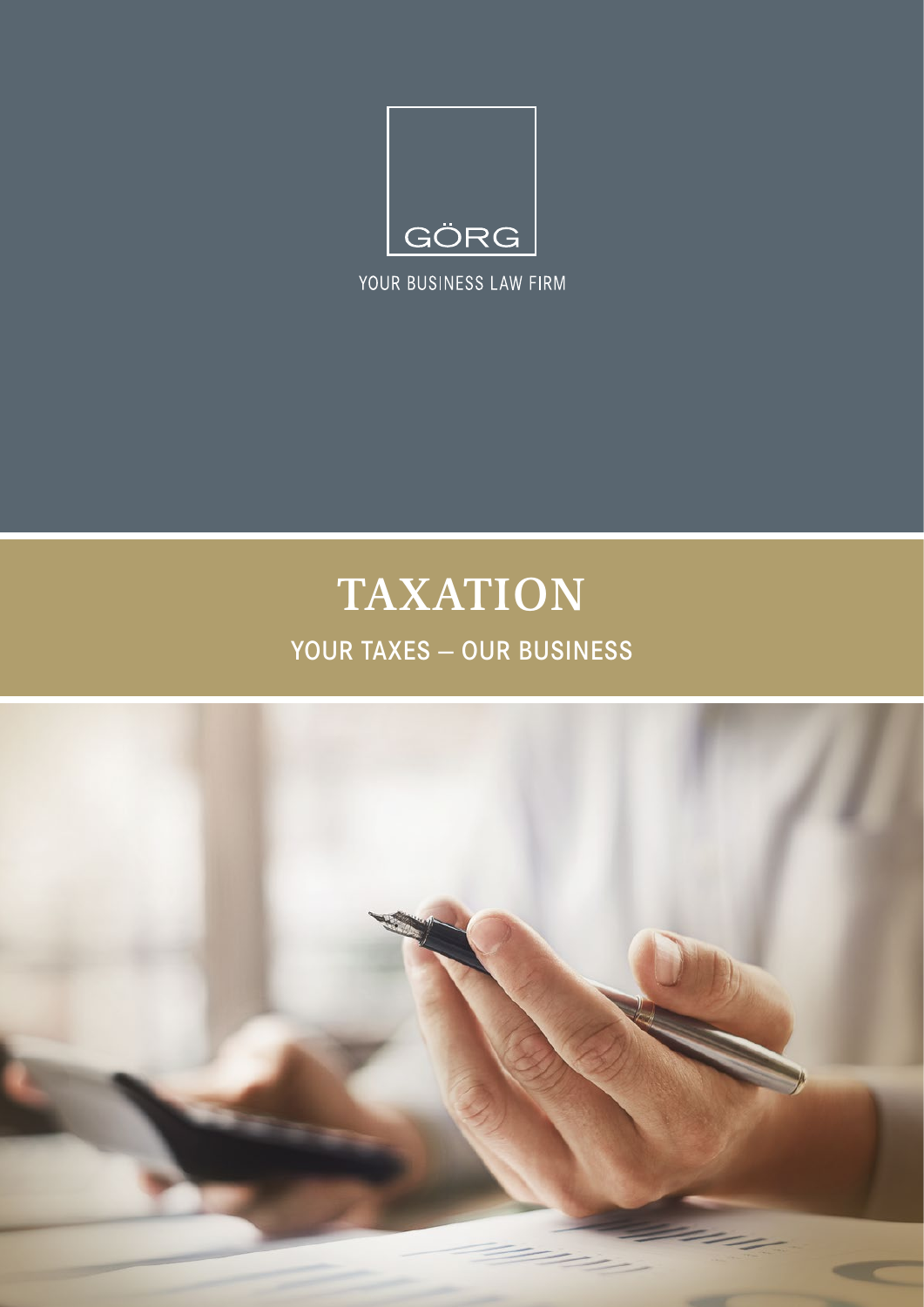# **Experience and expertise – a capital advantage**

As one of Germany's leading independent business law firms, GÖRG offers clients experience and expertise that cuts across all areas of tax law. Our lawyers, tax advisors, public auditors and assistant tax consultants provide clients with the comprehensive advice and support they need to navigate the intricacies of German and international tax law.

#### **Partners you can trust – with your assets**

In addition to a variety of global corporations and high-profile SMUs based in Germany and abroad, our roster of clients also includes private equity investors, high-net-worth individuals and non-profit organisations. For example, we regularly advise medium-sized companies — including family-owned firms and their shareholders — as well as institutional and private investors on real estate and corporate transactions. We are also frequently called upon by management to handle the fiscal implications of restructuring projects, oversee acquisitions or develop management buy-out models. Last but far from least, we provide wealthy individuals with assistance when it comes to asset management or succession planning, the establishment of a residence abroad and virtually any issue involving concrete or potential tax exposure.

One of our core activities is the development of optimal tax designs for corporate transactions and structures, encompassing advice in connection with restructuring measures for distressed companies, for example, when it comes to reorganisation or insolvency. Of course, we also represent our clients in their dealings with the tax authorities and in proceedings before the tax courts.

#### **A single source – with a seamless approach**

Thanks to our partnership with BWLS, an integrated accounting and auditing firm, we are able to leverage our own resources in auditing, tax accounting and legal matters, offering clients a seamless source of advice and expertise to help them succeed in today's competitive business environment.

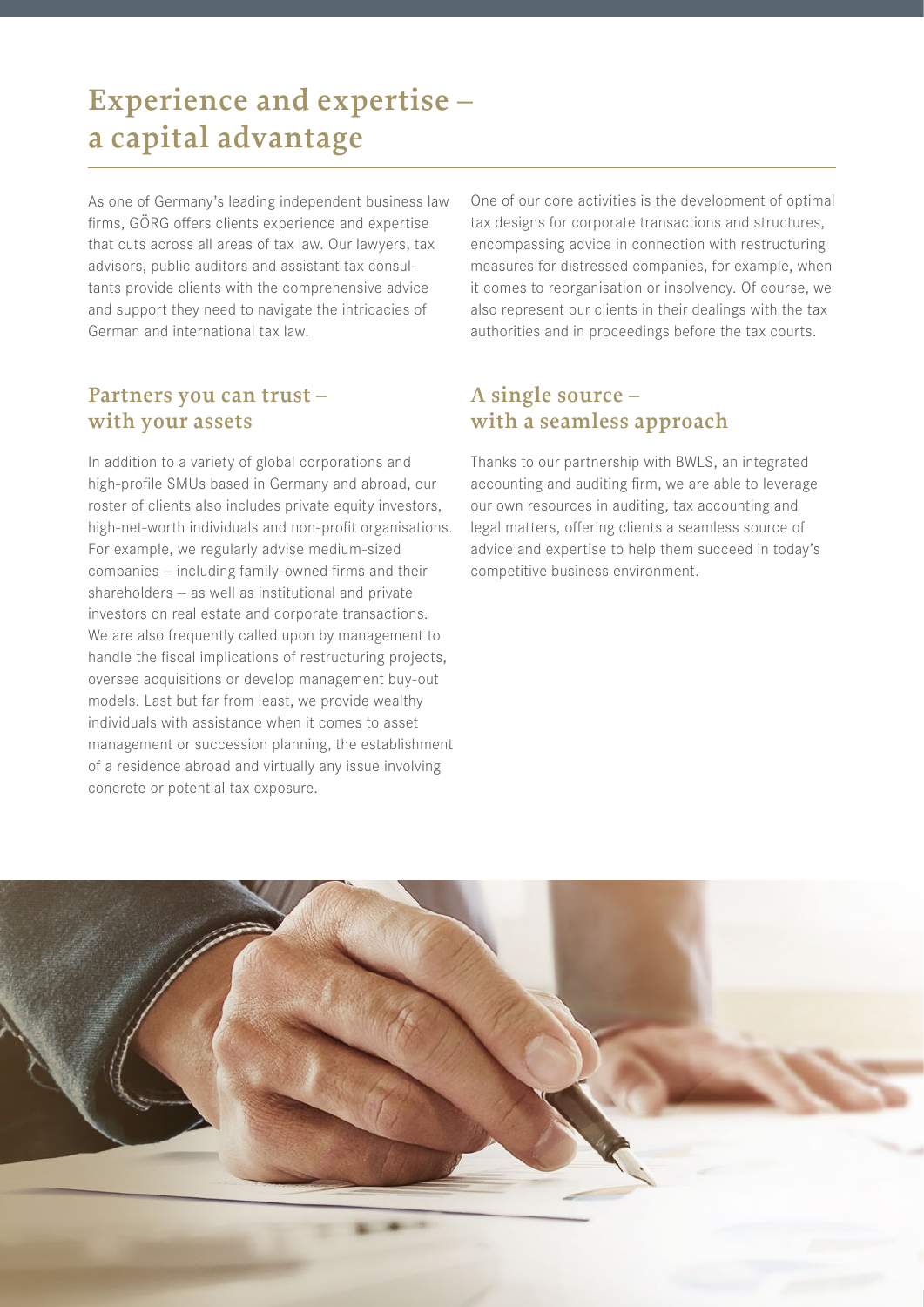# **A product of experience – broad expertise**

- Tax structuring for M&A transactions, including
	- real estate and private equity transactions for domestic and international purchasers and sellers
	- tax advice in connection with acquisition
	- agreements
	- tax due diligence
	- advice for start-ups
- Tax advice in connection with distressed companies, during reorganisation or insolvency as well as regarding M&A transactions involving distressed companies
- Tax structures for management buy-outs and other employee participation programs
- $\blacksquare$  International tax law, e.g.
	- inbound-investments of foreign companies
	- outbound-investments of domestic companies
	- design of contracts between domestic and foreign entities
	- transfer prices and transfer pricing documentation
	- design and structuring of holdings of intangible assets and licenses
	- cross-border exchanges of shares and mergers and relocation of corporate headquarters and changes of domicile
- $\blacksquare$  Corporate tax law, including restructuring measures such as mergers, spin-offs, change of corporate form, contribution of capital, exchange of shares and division of assets
- $\blacksquare$  Assistance in connection with tax audits
- Representation of clients in dealings with the tax authorities, in particular in connection with opposition proceedings, proceedings to obtain a stay of enforcement, submission of requests for advance rulings and mutual agreement procedures
- Conduct of proceedings before the tax and administrative courts
- $\blacksquare$  Tax advice in connection with the rectification of tax returns, voluntary self-disclosure and criminal tax proceedings
- Advice on tax issues relating to the transfer of property/succession planning
- $\blacksquare$  Advice in connection with tax declarations

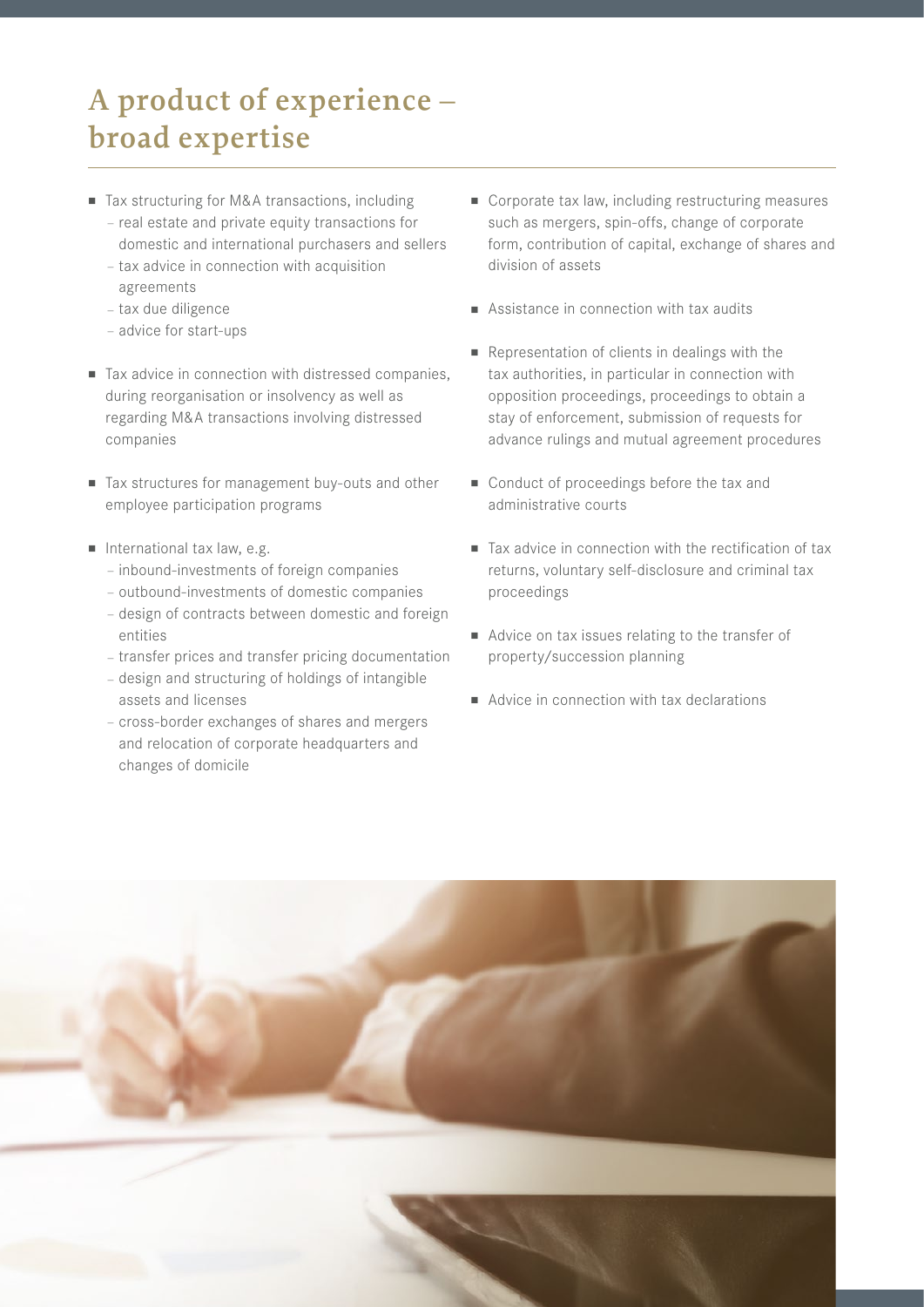#### **Audit services – a matter of commitment**

Partnering with BWLS GmbH Wirtschaftsprüfungsgesellschaft, we also offer our clients commercial auditing services, including audits of stand-alone and consolidated financial statements. We issue audit opinions regarding the performance and results of audits. Our experts audit and certify stand-alone and consolidated financial statements, examine and assess individual issues and are of course also available for special audits or reviews. In addition to the usual responsibilities and duties of German public auditors, BWLS regularly provides specialised consulting services, including, for example, financial due diligence, to meet special client needs.

### **A record of success – selected references**

| Deutsche Bank AG, Blackstone<br>and Aviva                          | Advice in connection with the sale of Vitus Immobilien S.à r.l. to<br>Deutsche Annington SE (now Vonovia SE)                                    |
|--------------------------------------------------------------------|-------------------------------------------------------------------------------------------------------------------------------------------------|
| <b>Oakley Capital Private Equity</b>                               | Advice in connection with the successful acquisition of Schülerhilfe                                                                            |
| <b>360 Treasury AG</b>                                             | Advice to management on the sale of part of the company to Summit Private<br>Equity and resale to Deutsche Börse AG                             |
| Deutsche Asset & Wealth<br>Management and Prelios S.p.A.           | Advice in connection with the sale of the residential housing portfolio of<br>DGAG (approx. 18,000 units, including service functions) to BUWOG |
| <b>Berenberg Bank</b>                                              | Advice in connection with the sale of shares in Universal GmbH<br>to Montagu                                                                    |
| Real I.S. AG Gesellschaft für<br><b>Immobilien Assetmanagement</b> | Advice in connection with various real estate transactions                                                                                      |
| <b>HSV Fußball AG</b>                                              | Advice in connection with the spin-off of professional soccer activities                                                                        |
| <b>BUSS Capital</b>                                                | Tax guidance regarding declaration and structure                                                                                                |
| <b>ASUP Group</b>                                                  | Tax guidance in connection with the sale to Ruhrkohle-Stiftung                                                                                  |
| Jargonnant Partners S.à r.l.                                       | Advice in connection with the structuring of the fund under the new<br>Investment Tax Act (Investmentsteuergesetz - InvStG)                     |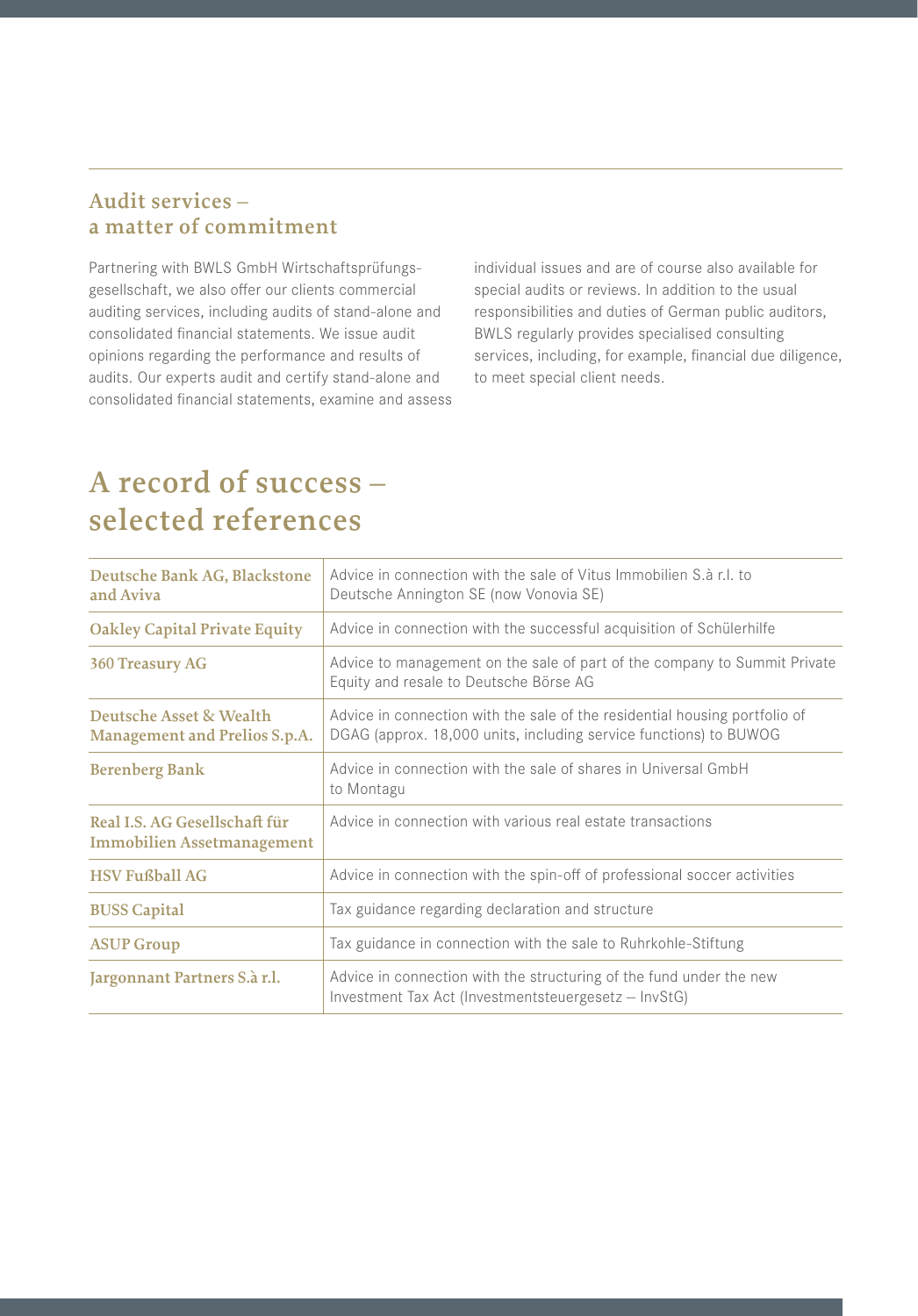## **Local presence: your contacts**

### **GÖRG**



**Andreas Peter**  Prinzregentenstraße 22 80538 Munich Tel. +49 89 3090667-71 apeter@goerg.de



**Dr. Adalbert Rödding, LL.M.** Kennedyplatz 2 50679 Cologne Tel. +49 221 33660-754 aroedding@goerg.de



**Dr. Wibke Schumacher**  Kennedyplatz 2 50679 Cologne Tel. +49 221 33660-627 wschumacher@goerg.de

#### **BWLS**



**Dipl.-Kfm. Benjamin Karten** Alter Wall 20 – 22 20457 Hamburg Tel. +49 40 500360-371 bkarten@bwls-goerg.de



**Dipl.-Kfm. Peter Stoffersen** Alter Wall 20 – 22 20457 Hamburg Tel. +49 40 500360-326 pstoffersen@bwls-goerg.de



**Prof. Dr. Günther Strunk** Alter Wall 20 – 22 20457 Hamburg Tel. +49 40 500360-371 gstrunk@bwls-goerg.de